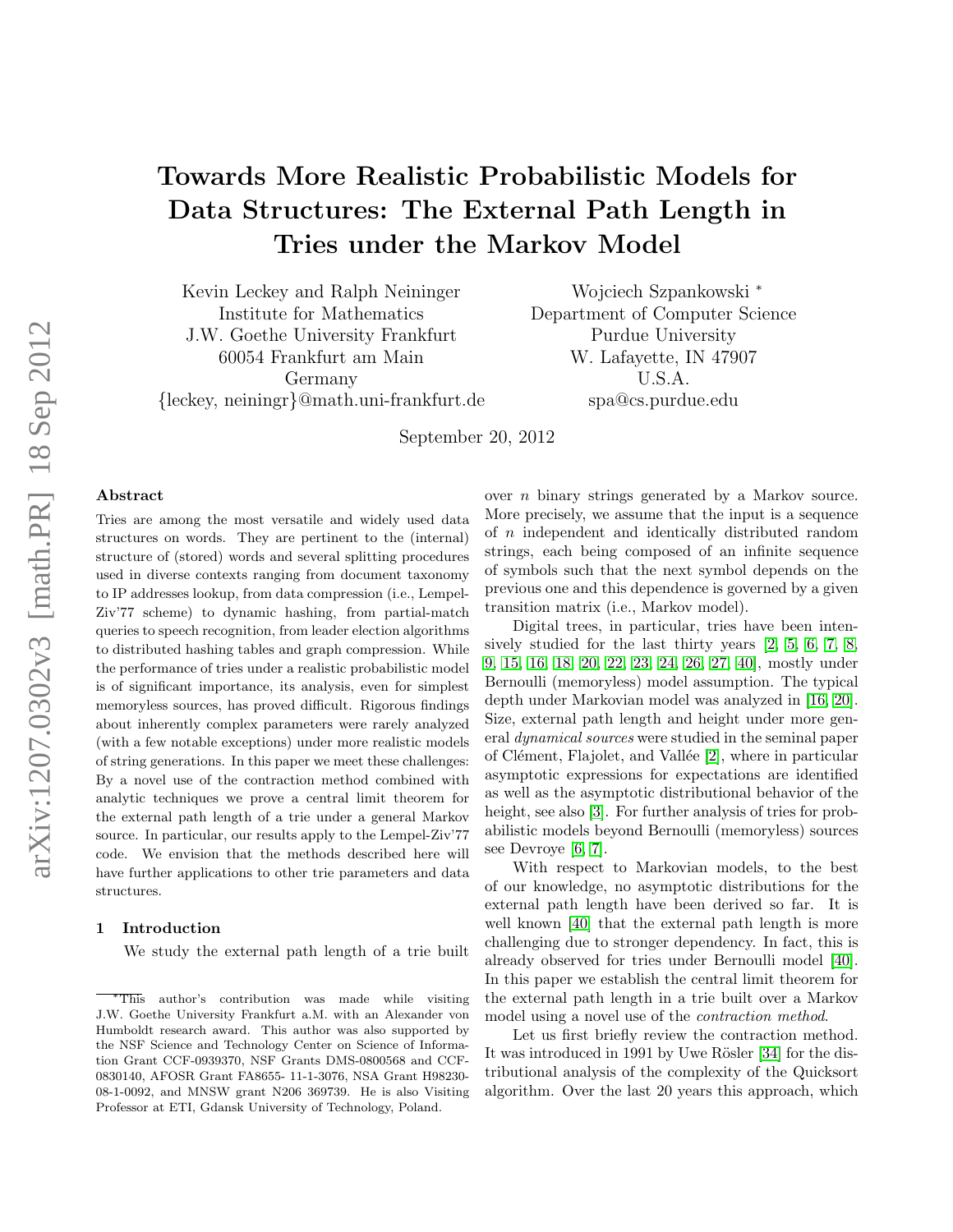is based on exploiting an underlying contracting map on a space of probability distributions, has been developed as a fairly universal tool for the analysis of recursive algorithms and data structures. Here, randomness may come from a stochastic model for the input or from randomization within the algorithms itself (randomized algorithms). General developments of this method were presented in [\[35,](#page-9-11) [32,](#page-9-12) [36,](#page-9-13) [29,](#page-9-14) [30,](#page-9-15) [11,](#page-8-7) [10,](#page-8-8) [21,](#page-9-16) [31\]](#page-9-17) with numerous applications in Theoretical Computer Science.

The contraction method has been used in the analysis of tries and other digital trees only under the symmetric Bernoulli model (unbiased memoryless source) [\[29,](#page-9-14) Section 5.3.2], where limit laws for the size and the external path length of tries were re-derived. The application of the method there was heavily based on the fact that precise expansions of the expectations were available, in particular smoothness properties of periodic functions appearing in the linear terms as well as bounds on error terms which were  $O(1)$  for the size and  $O(\log n)$  for the path lengths. Let us observe that even in the asymmetric Bernoulli model such error terms seem to be out of reach for classical analytic methods; see the discussion in Flajolet, Roux, and Vallée [\[12\]](#page-9-18). Hence, for the more general Markov source model considered in the present paper we develop a novel use of the contraction method.

Furthermore, the contraction method applied to Markov sources hits another snag, namely, the Markov model is not preserved when decomposing the trie into its left and right subtree of the root. The initial distribution of the Markov source is changed when looking at these subtrees. To overcome these problems a couple of new ideas are used for setting up the contraction method: First of all, we will use a system of distributional recursive equations, one for each subtree. We then apply the contraction method to this system of recurrences capturing the subtree processes and prove normality for the path lengths conditioned on the initial distribution. In fact, our approach avoids dealing with multivariate recurrences and instead we reduce the whole analysis to a system of one-dimensional equations. A comparison of a multivariate approach and our new version with systems of recurrences is drawn in Section [7.](#page-8-9)

We also need asymptotic expansions of the mean and the variance for applying the contraction method. However, in contrast to very precise information on periodicities of linear terms for the symmetric Bernoulli model mentioned above our convergence proof does only require the leading order term together with a Lipschitz continuity property for the error term.

In this extended abstract we develop the use of systems of recursive distributional equations in the

context of the contraction method for the external path length of tries under a general Markov source model. In particular, we prove the central limit theorem for the external path length, a result that had been wanting since Lempel-Ziv'77 code was devised in 1977. The methodology used is general enough to cover related quantities and structures as well. We are confident that our approach also applies with minor adjustments at least to the size of tries, the path lengths of digital search trees and PATRICIA tries under the Markov source model as well as other more complex data structures on words such as suffix trees.

Notations: Throughout this paper we use the Bachmann-Landau symbols, in particular the big O notation. We declare  $x \log x := 0$  for  $x = 0$ , where  $\log x$ denotes the natural logarithm. By  $B(n, p)$  with  $n \in \mathbb{N}$ and  $p \in [0, 1]$  the binomial distribution is denoted, by  $B(p)$  the Bernoulli distribution with success probability p, by  $\mathcal{N}(0, \sigma^2)$  the centered normal distribution with variance  $\sigma^2 > 0$ . We use C as a generic constant that may change from one occurrence to another.

# 2 Tries and the Markov source model

The Markov source: We assume binary data strings over the alphabet  $\Sigma = \{0,1\}$  generated by a homogeneous Markov chain. In general, a homogeneous Markov chain is given by its initial distribution  $\mu = \mu_0 \delta_0 + \mu_1 \delta_1$ on  $\Sigma$  and the transition matrix  $(p_{ij})_{i,j\in\Sigma}$ . Here,  $\delta_x$  denotes the Dirac measure in  $x \in \mathbb{R}$ . Hence, the initial state is 0 with probability  $\mu_0$  and 1 with probability  $\mu_1$ . We have  $\mu_0, \mu_1 \in [0, 1]$  and  $\mu_0 + \mu_1 = 1$ . A transition from state i to j happens with probability  $p_{ij}$ ,  $i, j \in \Sigma$ . Now, a data string is generated as the sequence of states visited by the Markov chain. In the Markov source model assumed subsequently all data strings are independent and identically distributed according to the given Markov chain.

We always assume that  $p_{ij} > 0$  for all  $i, j \in \Sigma$ . Hence, the Markov chain is ergodic and has a stationary distribution, denoted by  $\pi = \pi_0 \delta_0 + \pi_1 \delta_1$ . We have

(2.1) 
$$
\pi_0 = \frac{p_{10}}{p_{01} + p_{10}}, \qquad \pi_1 = \frac{p_{01}}{p_{01} + p_{10}}.
$$

Note however, that our Markov source model does not require the Markov chain to start in its stationary distribution.

The case  $p_{ij} = 1/2$  for all  $i, j \in \Sigma$  is essentially the symmetric Bernoulli model (only the first bit may have a different (initial) distribution). The symmetric Bernoulli model has already been studied thoroughly also with respect to the external path length of tries, see [\[14,](#page-9-19) [23,](#page-9-5) [29\]](#page-9-14). It behaves differently compared to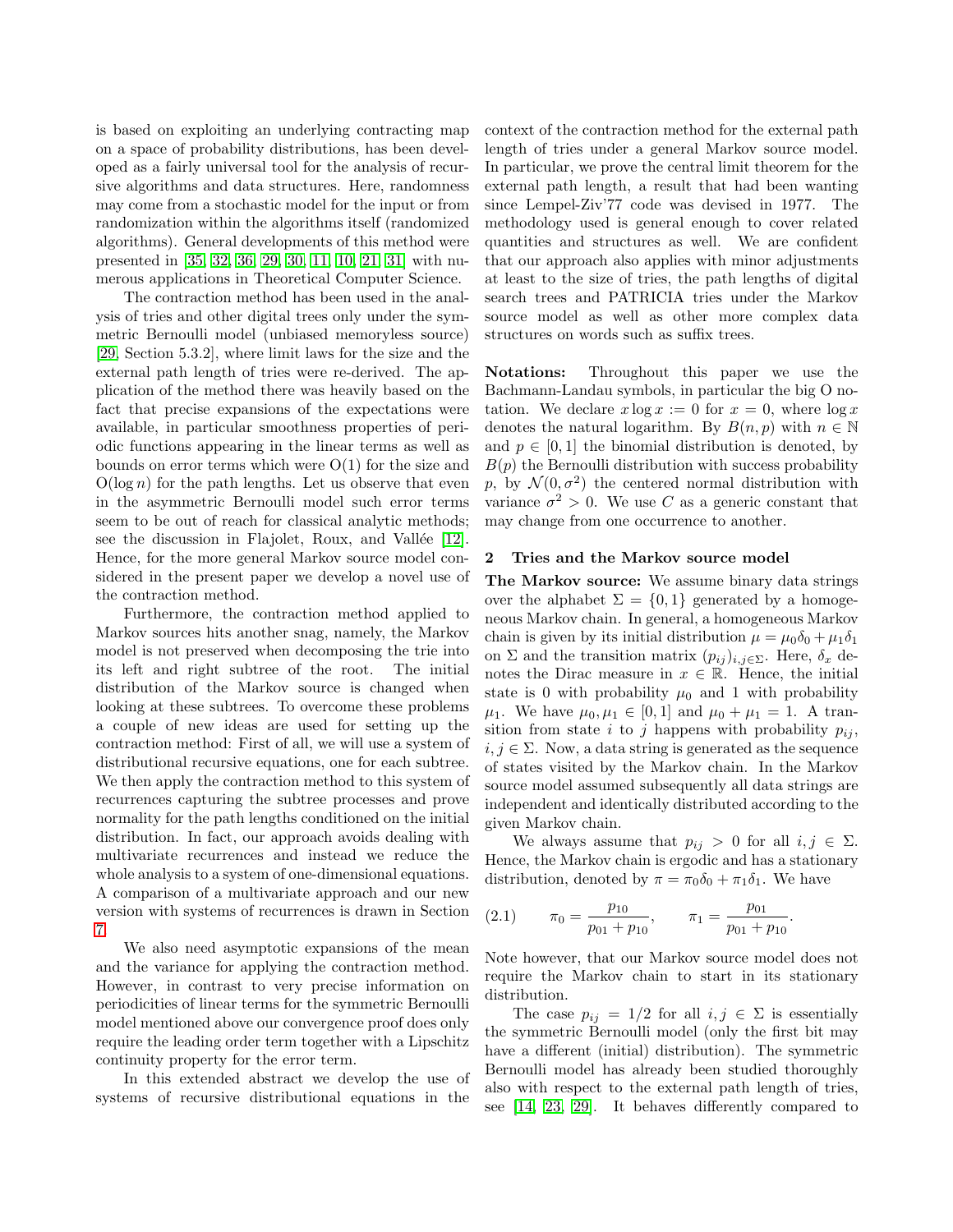the asymmetric Bernoulli model and the other Markov source models, as the variance of the external path length is linear with a periodic prefactor in the symmetric Bernoulli model. In our cases we will find a larger variance of the order  $n \log n$  in Theorem [5.1](#page-3-0) below. We exclude the symmetric Bernoulli model case subsequently. For later reference, we summarize our conditions as:

<span id="page-2-1"></span>(2.2) 
$$
p_{ij} \in (0,1) \text{ for all } i,j \in \Sigma,
$$

$$
p_{ij} \neq \frac{1}{2} \text{ for some } (i,j) \in \Sigma^2.
$$

The entropy rate of the Markov chain plays an important role in the asymptotic behavior of tries. In particular, it determines leading order constants of parameters of tries that are related to depths of leaves and its external path length. The entropy rate for our Markov chain is given by

<span id="page-2-2"></span>
$$
(2.3) \quad H := -\sum_{i,j\in\Sigma} \pi_i \, p_{ij} \log p_{ij} = \sum_{i\in\Sigma} \pi_i H_i,
$$

where  $H_i := -\sum_{j \in \Sigma} p_{ij} \log p_{ij}$  is the entropy of a transition from state  $i$  to the next state. Thus,  $H$ is obtained as weighted average of the entropies of all possible transitions with weights according to the stationary distribution  $\pi$ .

Tries: For a given set of data strings over the alphabet  $\Sigma = \{0, 1\}$  with each data string a unique infinite path in the infinite complete rooted binary tree is associated by identifying left branches with bit 0 and right branches with bit 1. Each string is stored in the unique node on its infinite path that is closest to the root and does not belong to any other data path, cf. Figure 1. It is the minimal prefix of a string that distinguishes this string from all others; for details see the monographs of Knuth [\[26\]](#page-9-7), Mahmoud [\[27\]](#page-9-8) or Szpankowski [\[40\]](#page-9-9).

#### 3 Recursive Distributional Equations

For the Markov source model a challenge is to set the right framework under which data structures to analyze. We formulate in this section a system of distributional recurrences to capture the distribution of the external path length of tries. Our subsequent analysis is entirely based on these equations.

We denote by  $L_n^{\mu}$  the external path length of a trie under the Markov source model with initial distribution  $\mu$  holding *n* data. We have  $L_0^{\mu} = L_1^{\mu} = 0$  for all initial distributions  $\mu$ . The transition matrix is given in advance and suppressed in the notation. We abbreviate  $L_n^i := L_n^{\delta_i}$  for  $i \in \Sigma$ . Hence,  $L_n^i$  refers to n independent strings all starting with bit  $i$  and then following the



Figure 1: The infinite rooted binary tree contains the infinite paths of six strings (left). The corresponding trie is obtained by cutting each path at the closest node to the root that does not belong to any other path.

Markov chain. We will study  $L_n^0$  and  $L_n^1$ . From the asymptotic behavior of these two sequences we can then directly obtain corresponding results for  $L_n^{\mu}$  for an arbitrary initial distribution  $\mu = \mu_0 \delta_0 + \mu_1 \delta_1$  as follows: We denote by  $K_n$  the number of data among our *n* strings which start with bit 0. Then  $K_n$  has the binomial  $B(n, \mu_0)$  distribution. The contributions of the two subtrees of the trie to its external path length can be represented by the following stochastic recurrence

<span id="page-2-0"></span>
$$
(3.4) \tL_n^{\mu} \stackrel{d}{=} L_{K_n}^0 + L_{n-K_n}^1, \t n \ge 2,
$$

where  $\stackrel{d}{=}$  denotes that left and right hand side have identical distributions and we have that  $(L_0^0, \ldots, L_n^0)$ ,  $(L_0^1, \ldots, L_n^1)$  and  $K_n$  are independent. We will see later that we can directly transfer asymptotic results for  $L_n^0$ and  $L_n^1$  to general  $L_n^{\mu}$  via [\(3.4\)](#page-2-0), see, e.g., the proof of Theorem [6.1.](#page-5-0)

For a recursive decomposition of  $L_n^0$  note that we have initial distribution  $\delta_0$ , thus all data strings start with bit 0 and are inserted into the left subtree of the root. We denote the root of this left subtree by  $w$ . At node  $w$  the data strings are split according to their second bit. We denote by  $I_n$  the number of data strings having 0 as their second bit, i.e., the number of strings being inserted into the left subtree of w. The Markov source model implies that  $I_n$  is binomial  $B(n, p_{00})$  distributed. The right subtree of node w then holds the remaining  $n - I_n$  data strings. Consider the left subtree of  $w$  together with its root  $w$ . Conditioned on its number  $I_n$  of data strings inserted it is generated by the same Markov source model as the original trie. However, the right subtree of  $w$  together with its root w conditioned on its number  $n-I_n$  of data strings is generated by a Markov source model with the same transition matrix but another initial distribution, namely  $\delta_1$ . Moreover, by the independence of data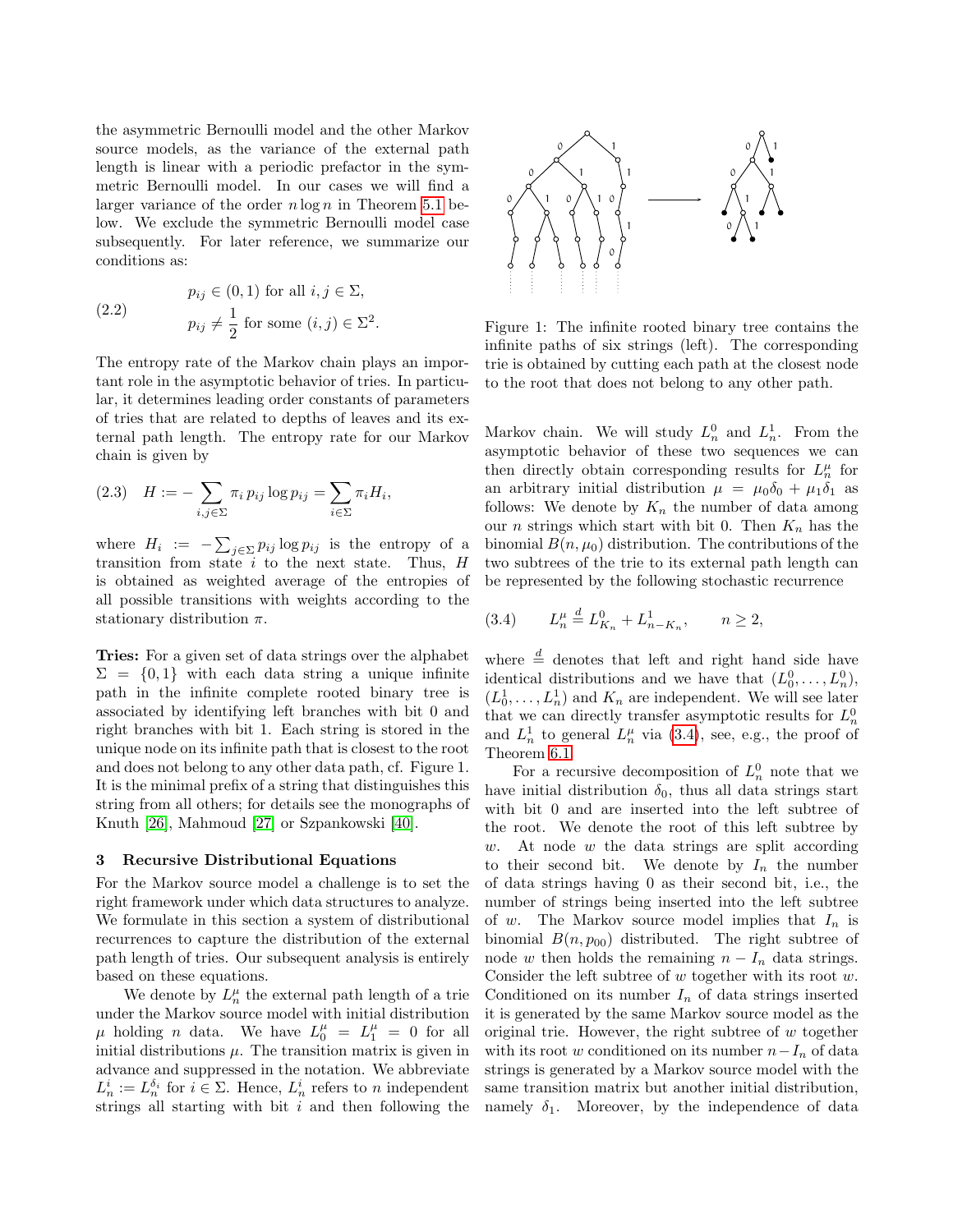strings within the Markov source model, these two subtrees are independent conditionally on  $I_n$ . Phrased in a recursive distributional equation we have

<span id="page-3-1"></span>
$$
(3.5) \tL_n^0 \stackrel{d}{=} L_{I_n}^0 + L_{n-I_n}^1 + n, \t n \ge 2,
$$

with  $(L_0^0, \ldots, L_n^0), (L_0^1, \ldots, L_n^1)$  and  $I_n$  independent. A similar arguments yields a recurrence for  $L<sub>n</sub><sup>1</sup>$ . Denoting by  $J_n$  a binomial  $B(n, p_{11})$  distributed random variable, we have

<span id="page-3-2"></span>
$$
(3.6) \tL_n^1 \stackrel{d}{=} L_{n-J_n}^0 + L_{J_n}^1 + n, \t n \ge 2,
$$

with  $(L_0^0, \ldots, L_n^0), (L_0^1, \ldots, L_n^1)$  and  $J_n$  independent. Our asymptotic analysis of  $L_n^{\mu}$  is based on the distributional recurrence system  $(3.5)$ – $(3.6)$  as well as  $(3.4)$ .

# 4 Analysis of the Mean

First we study the asymptotic behavior of the expectation of the external path length with a precise error term needed to derive a limit law in Section [6.](#page-5-1) The leading order term in Theorem [4.1](#page-3-3) below has already been derived (even for more general models) in Clément, Fla-jolet and Vallée [\[2\]](#page-8-0).

<span id="page-3-3"></span>THEOREM 4.1. For the external path length  $L_n^{\mu}$  of a binary trie under the Markov source model with conditions [\(2.2\)](#page-2-1) we have

$$
\mathbb{E}[L_n^{\mu}] = \frac{1}{H} n \log n + \mathcal{O}(n), \qquad (n \to \infty),
$$

with the entropy rate H of the Markov chain given in  $(2.3)$ . The  $O(n)$  error term is uniform in the initial distribution  $\mu$ .

Our proof of Theorem [4.1](#page-3-3) as well as the corresponding limit law in Theorem [6.1](#page-5-0) depend on refined properties of the  $O(n)$  error term that are first obtained for the initial distributions  $\mu = \delta_0$  and  $\mu = \delta_1$  and then generalized to arbitrary initial distribution via [\(3.4\)](#page-2-0). For  $\mu = \delta_0$  and  $\mu = \delta_1$  we denote this error term for all  $n \in \mathbb{N}_0$  and  $i \in \Sigma$  by

<span id="page-3-6"></span>(4.7) 
$$
f_i(n) := \mathbb{E}[L_n^i] - \frac{1}{H} n \log n.
$$

The following Lipschitz continuity of  $f_0$  and  $f_1$  is crucial for our further analysis:

PROPOSITION 4.2. There exists a constant  $C > 0$  such that for both  $i \in \Sigma$  and all  $m, n \in \mathbb{N}_0$ 

<span id="page-3-4"></span>
$$
|f_i(m) - f_i(n)| \le C|m - n|.
$$

The proof of Proposition [4.2](#page-3-4) is based on a refined analysis of transfers from growth of toll functions in systems of recursive equations to the growth of the quantities itself. The heart of the proof of Proposition [4.2](#page-3-4) and hence Theorem [4.1](#page-3-3) is the following transfer result. The proof is technical and provided in the full paper version of this extended abstract.

LEMMA 4.3. Let  $(a_i(n))_{n\geq 0}$  and  $(\eta_i(n))_{n\geq 0}$  be real sequences and  $(X_{i,n})_{n\geq 2}$  sequences of binomial  $B(n, p_i)$ distributed random with  $p_i \in (0,1)$  for  $i \in \Sigma$ . Assume that for constants  $c_0, c_1, d_0, d_1 \in (0, 1)$  with  $c_0 + d_1 =$  $c_1 + d_0 = 1$  we have for all  $n \geq 2$  and  $i \in \Sigma$ 

(4.8) 
$$
a_i(n) = c_i \mathbb{E}[a_i(X_{i,n})] + d_i \mathbb{E}[a_{1-i}(n - X_{i,n})] + \eta_i(n).
$$

If furthermore  $\eta_i(n) = O(n^{-\alpha})$  for an  $\alpha > 0$  and both  $i \in \Sigma$ , then, as  $n \to \infty$ ,

$$
a_i(n) = O(1), \quad i \in \Sigma.
$$

## 5 Analysis of the Variance

To formulate an asymptotic expansion of the variance of the external path length we denote by  $\lambda(s)$  the largest eigenvalue of the matrix  $P(s) := (p_{ij}^{-s})_{i,j \in \Sigma}$ . Note that  $\lambda$  as a function of s is smooth. We denote its first and second derivative by  $\lambda$  and  $\lambda$  respectively. Then we have:

<span id="page-3-0"></span>THEOREM 5.1. For the external path length  $L_n^{\mu}$  of a binary trie under the Markov source model with conditions [\(2.2\)](#page-2-1) we have, as  $n \to \infty$ ,

(5.9) 
$$
Var(L_n^{\mu}) = \sigma^2 n \log n + o(n \log n),
$$

where  $\sigma^2 > 0$  is independent of the initial distribution  $\mu$ and given by

<span id="page-3-5"></span>(5.10) 
$$
\sigma^2 = \frac{\ddot{\lambda}(-1) - \dot{\lambda}^2(-1)}{\dot{\lambda}^3(-1)}.
$$

With  $H_0$  and  $H_1$  defined in [\(2.3\)](#page-2-2) we have

$$
\sigma^2 = \frac{\pi_0 p_{00} p_{01}}{H^3} \left( \log \left( \frac{p_{00}}{p_{01}} \right) + \frac{H_1 - H_0}{p_{01} + p_{10}} \right)^2
$$

$$
+ \frac{\pi_1 p_{10} p_{11}}{H^3} \left( \log \left( \frac{p_{10}}{p_{11}} \right) + \frac{H_1 - H_0}{p_{01} + p_{10}} \right)^2
$$

.

We start with the analysis of the Poisson variance of the external path length, i.e.  $\tilde{v}_i(\lambda) := \text{Var}(L^i_{N_\lambda}),$  $i \in \Sigma$ , where  $N_{\lambda}$  has the Poisson( $\lambda$ ) distribution and is independent of  $(L_n^i)_{n\geq 0}$ . In the second part we use depoissonization techniques of [\[19\]](#page-9-20) to obtain the asymptotic behavior of  $\text{Var}(L_n^i)$ .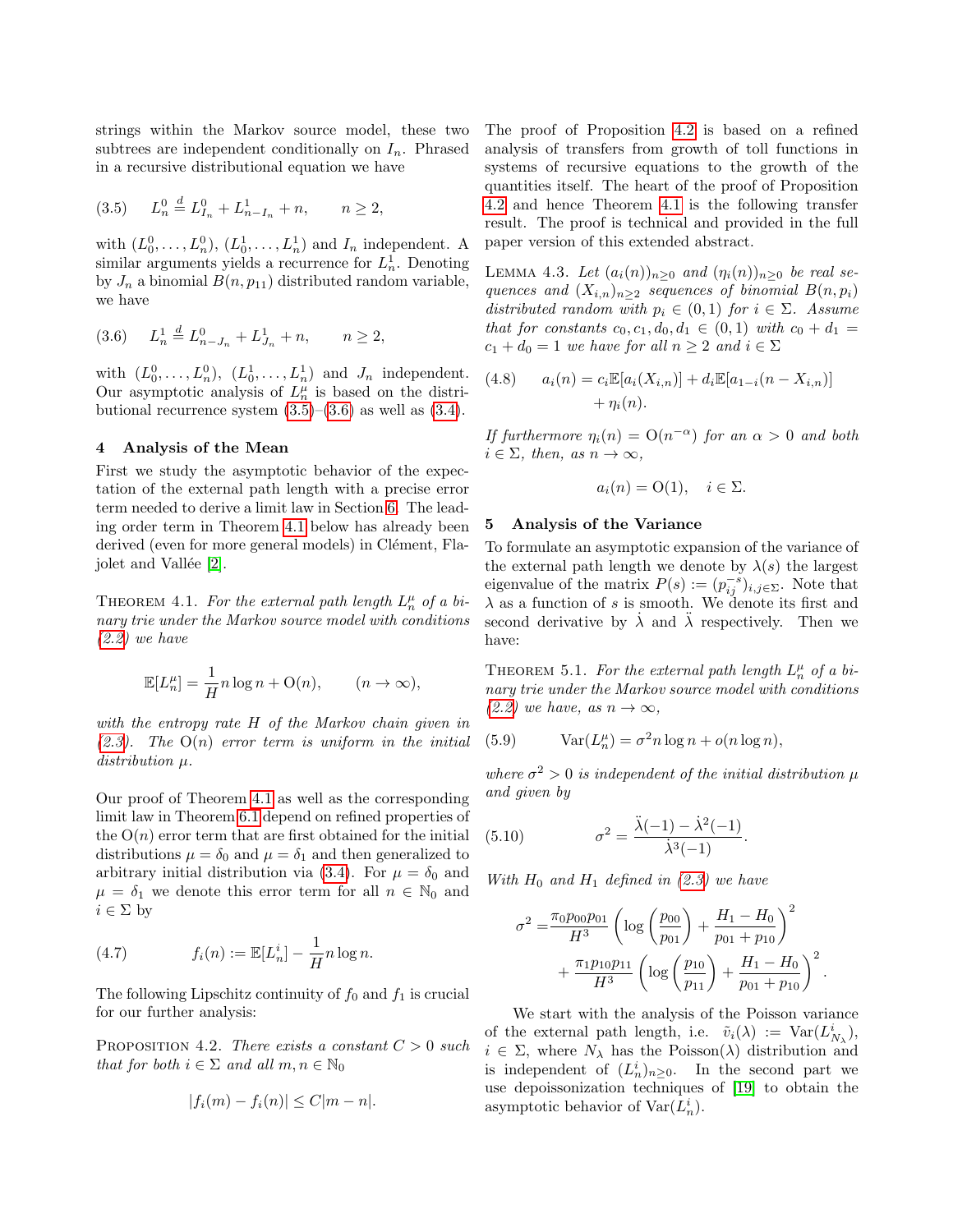The reason why we consider a Poisson number of strings is that for  $N_{\lambda}$  i.i.d. strings with initial distribution  $\delta_i$  the number  $N_{\lambda p_{i0}}$  of strings whose second bit equals 0 and the number  $M_{\lambda p_{i1}}$  of strings whose second bit equals 1 are independent and remain Poisson distributed. Hence, in the Poisson case we obtain similarly to [\(3.5\)](#page-3-1) and [\(3.6\)](#page-3-2) that for  $i \in \Sigma$ 

<span id="page-4-0"></span>
$$
(5.11) \tL_{N_{\lambda}}^{i} \stackrel{d}{=} L_{N_{\lambda p_{i0}}}^{0} + L_{M_{\lambda p_{i1}}}^{1} + N_{\lambda p_{i1}} - \mathbf{1}_{\{N_{\lambda p_{i0}} + M_{\lambda p_{i1}} = 1\}}
$$

where  $(L_n^0)_{n\geq 0}$ ,  $(L_n^1)_{n\geq 0}$ ,  $N_{\lambda p_{i0}}$  and  $M_{\lambda p_{i1}}$  are independent,  $N_{\lambda p_{i0}}$  has Poisson $(\lambda p_{i0})$  distribution and  $M_{\lambda p_{i1}}$  has Poisson $(\lambda p_{i1})$  distribution. Note that  $\mathbf{1}_{\{N_{\lambda p_{i0}}+M_{\lambda p_{i1}=1}\}}$  is necessary in order that [\(5.11\)](#page-4-0) holds when  $\{N_{\lambda} = 1\}.$ 

We denote by  $\tilde{\nu}_i(\lambda) := \mathbb{E}[L^i_{N_{\lambda}}], i \in \Sigma$ , the Poisson expectation of the external path length which is

$$
\tilde{\nu}_i(\lambda) = \sum_{n=0}^{\infty} e^{-\lambda} \frac{\lambda^n}{n!} \mathbb{E}[L_n^i].
$$

Note that [\(5.11\)](#page-4-0) implies

<span id="page-4-1"></span>(5.12) 
$$
\tilde{\nu}_i(\lambda) = \tilde{\nu}_0(\lambda p_{i0}) + \tilde{\nu}_1(\lambda p_{i1}) + \lambda (1 - e^{-\lambda}).
$$

We need precise information about the mean (second order term) to derive the leading term of the variance. We shall use analytic techniques, namely the Mellin transform as surveyed in [\[40\]](#page-9-9) that we discuss next. A Mellin transform  $f^*(s)$  of a real function  $f(x)$  is defined as

$$
f^*(s) = \int_0^\infty f(x) x^{s-1} dx.
$$

Let  $\nu_i^*(s)$  be the Mellin transform of  $\tilde{\nu}_i(\lambda)$ . Then, by known properties of the Mellin transform [\[40\]](#page-9-9), the functional equation [\(5.12\)](#page-4-1) becomes an algebraic equation for  $i \in \Sigma$ 

$$
\nu_i^*(s) = \Gamma(s+1) + p_{i0}^{-s} \nu_0^*(s) + p_{i1}^{-s} \nu_1^*(s).
$$

Define the column vector  $\boldsymbol{\nu}^*(s) := (\nu_0^*(s), \nu_1^*(s))$  and the column vector  $\gamma(s) := (\Gamma(s), \Gamma(s))$ . Then we can write the latter equations as the matrix equation  $\nu^*(s) = \gamma(s+1) + P(s)\nu^*(s)$  that we write as

(5.13) 
$$
\nu^*(s) = (I - P(s))^{-1} \gamma(s+1).
$$

Then the Mellin transform  $\nu^*(s)$  of the mean external path length  $\mathbb{E}[L_{N_\lambda}^\mu]$  under the Poisson model satisfies

<span id="page-4-2"></span>(5.14) 
$$
\nu^*(s) = \Gamma(s+1) + \mu(s)\nu^*(s)
$$

where  $\mu(s) := (\mu_0^{-s}, \mu_1^{-s}).$ 

To recover the mean external path length under the Poisson model we need to apply the singularity analysis to  $(5.14)$ . For matrix  $P(s)$ , we define the principal left eigenvector  $\pi(s)$ , the principal right eigenvector  $\psi(s)$ associated with the largest eigenvalue  $\lambda(s)$  such that  $\langle \pi(s), \psi(s) \rangle = 1$  where we write  $\langle x, y \rangle$  for the inner product of vectors  $x$  and  $y$ . Then by the *spectral* representation [\[40\]](#page-9-9) of  $P(s)$  we find

$$
\nu^*(s) = \frac{\Gamma(s)\psi(s)}{1 - \lambda(s)} + o(1/(1 - \lambda(s)))
$$

that leads to the following asymptotic expansion around  $s = -1$ 

<span id="page-4-3"></span>(5.15)

$$
\nu^*(s) = \frac{-1}{\lambda(-1)} \frac{1}{(s+1)^2} + \frac{1}{s+1} \left( \frac{\gamma}{\lambda(-1)} + \frac{\lambda(-1)}{2\lambda(-1)} \right) + \frac{1}{s+1} \left( -\frac{\langle \mu(-1)\psi(-1)\rangle}{\lambda(-1)} + 1 \right) + O(1)
$$

where  $\dot{\mathbf{x}}(t)$  and  $\ddot{\mathbf{x}}(t)$  denote the first and second derivatives of the vector  $\mathbf{x}(t)$  at t.

Using [\(5.15\)](#page-4-3), inverse Mellin transform, and the residue theorem of Cauchy, as well as analytic depoissonization of Jacquet and Szpankowski [\[19\]](#page-9-20) we finally obtain

$$
(5.16)
$$

$$
\mathbb{E}[L_n^{\mu}] = \frac{1}{H} n \log n + n \left( \frac{\gamma}{\lambda(-1)} + \frac{\ddot{\lambda}(-1)}{2\dot{\lambda}(-1)} \right) + n \left( -\frac{\langle \dot{\mu}(-1)\dot{\psi}(-1)\rangle}{\dot{\lambda}(-1)} + 1 + \Phi(\log n) \right) + o(n)
$$

where  $\Phi(x)$  is a periodic function of small amplitude under certain rationality condition (and zero otherwise); see [\[20\]](#page-9-3) for details.

The asymptotic analysis of the variance follows the same pattern, however, it is more involved. Our analysis of the Poisson variance  $\tilde{v}_i(\lambda) = \text{Var}(L^i_{N_\lambda})$  is based on the following decomposition:

LEMMA 5.2. For any  $\lambda > 0$  and  $i \in \Sigma$  we have (5.17)

$$
\tilde{v}_i(\lambda) = \tilde{v}_0(\lambda p_{i0}) + \tilde{v}_1(\lambda p_{i1}) + 2\lambda p_{i0} \tilde{\nu}'_0(\lambda p_{i0}) \n+ 2\lambda p_{i1} \tilde{\nu}'_1(\lambda p_{i1}) + 2\lambda e^{-\lambda} (\tilde{\nu}_0(\lambda p_{i0}) + \tilde{\nu}_1(\lambda p_{i1})) \n+ \lambda (1 - e^{-\lambda}) + \lambda^2 e^{-\lambda} (2 - e^{-\lambda})
$$

where  $\tilde{\nu}'_i, i \in \Sigma$ , denotes the derivative of  $\nu_i$ , i.e. for  $z > 0$ 

$$
\tilde{\nu}'_i(z) = \sum_{n=1}^{\infty} e^{-z} \frac{z^{n-1}}{(n-1)!} \mathbb{E}[L_n^i] - \tilde{\nu}_i(z).
$$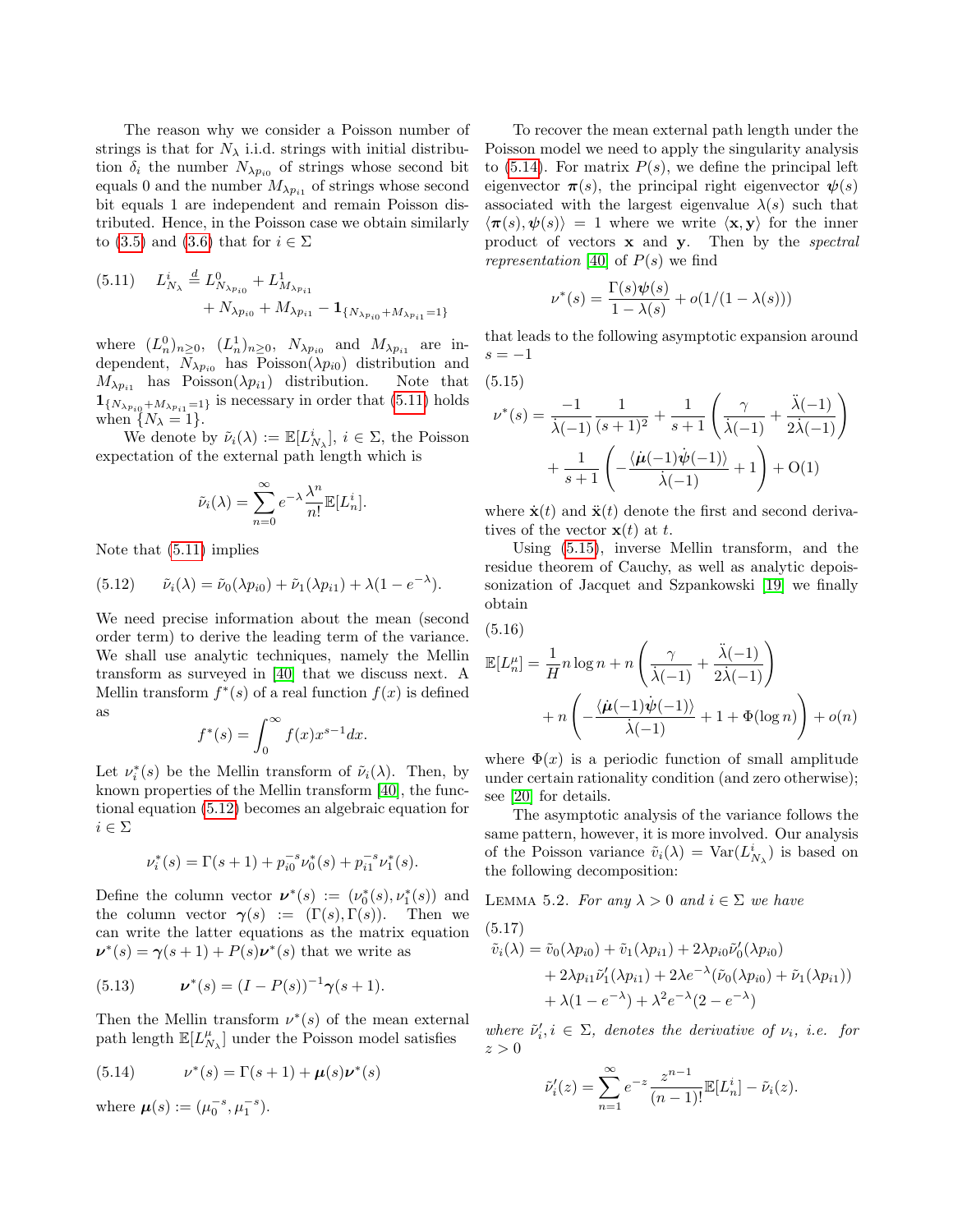The Mellin transform  $v_i^*(s)$  of  $\tilde{v}_i(\lambda)$  is

$$
\begin{aligned} v_i^*(s) & = p_{i0}^{-s} v_0^*(s) + p_{i1}^{-s} v_1^*(s) - 2 s p_{i0}^{-s} \nu_0^*(s) \\ & \quad - 2 s p_{i1}^{-s} \nu_1^*(s) - \Gamma(s+1) + F_i^*(s) \end{aligned}
$$

with  $F_i^*(s)$  the Mellin transform of  $e^{-\lambda}(\tilde{\nu}_0'(\lambda p_{i0}) +$  $2\lambda p_{i1}\tilde{\nu}'_1(\lambda p_{i1}) + \lambda^2(2 - e^{-\lambda})$ ). Thus, the column vector  $\mathbf{v}^*(s) := (v_0^*(s), v_1^*(s))$  satisfies the following algebraic equation

$$
\mathbf{v}^*(s) = P(s)\mathbf{v}^*(s) - 2sP(s-1)\boldsymbol{\nu}^*(s)
$$

$$
-\gamma(s+1) + \mathbf{F}^*(s)
$$

where  $\mathbf{F}^*(s) := (F_0^*(s), F_1^*(s))$ . Then, as we did before for the mean analysis, we obtain

$$
\mathbf{v}(s) = -\frac{2s\Gamma(s+1)\langle \pi(s), P(s-1)\psi(s)\rangle\psi(s)}{(1-\lambda(s))^2} + O(1/(1-\lambda(s)).
$$

After further computations we find that the Poisson variance  $\tilde{v}(\lambda) = \text{Var}(L_{N_{\lambda}}^{\mu})$  is

$$
\tilde{v}(\lambda) = \frac{1}{\lambda^2(-1)} \lambda \log^2 \lambda + \left(\frac{\ddot{\lambda}(-1)}{2\dot{\lambda}^3(-1)} + \frac{A}{\dot{\lambda}^2(-1)}\right) \lambda \log \lambda + O(\lambda)
$$

for some explicitly computable constant A. Finally, with depoissonization, cf. [\[40\]](#page-9-9), we obtain

$$
\operatorname{Var}(L_n^{\mu}) = \tilde{v}(n) - n[\tilde{\nu}'(n)]^2
$$

$$
= \frac{\ddot{\lambda}(-1) - \dot{\lambda}^2(-1)}{\dot{\lambda}^3(-1)} n \log n + \mathcal{O}(n)
$$

proving Theorem [5.1.](#page-3-0)

# <span id="page-5-1"></span>6 Asymptotic Normality

Our main result is the asymptotic normality of the external path length:

<span id="page-5-0"></span>THEOREM 6.1. For the external path length  $L_n^{\mu}$  of a binary trie under the Markov source model with conditions  $(2.2)$  we have

(6.18) 
$$
\frac{L_n^{\mu} - \mathbb{E}[L_n^{\mu}]}{\sqrt{n \log n}} \xrightarrow{d} \mathcal{N}(0, \sigma^2), \qquad (n \to \infty),
$$

where  $\sigma^2 > 0$  is independent of the initial distribution  $\mu$ and given by  $(5.10)$ .

As in the analysis of the mean, we first derive limit laws for  $L_n^0$  and  $L_n^1$  and then transfer these to a limit law for  $L_n^{\mu}$  via [\(3.4\)](#page-2-0). We abbreviate for  $i \in \Sigma$  and  $n \in \mathbb{N}_0$ 

$$
\nu_i(n) := \mathbb{E}[L_n^i], \qquad \sigma_i(n) := \sqrt{\text{Var}(L_n^i)}.
$$

Note that we have  $\nu_i(0) = \nu_i(1) = \sigma_i(0) = \sigma_i(1) = 0$ and  $\sigma_i(n) > 0$  for all  $n \geq 2$ . We define the standardized variables by

<span id="page-5-2"></span>(6.19) 
$$
Y_n^i := \frac{L_n^i - \mathbb{E}[L_n^i]}{\sigma_i(n)}, \quad i \in \Sigma, n \ge 2,
$$

and  $Y_0^i := Y_1^i := 0$ . Then we have:

<span id="page-5-6"></span>PROPOSITION 6.2. For both sequences  $(Y_n^i)_{n\geq 0}, i \in \Sigma$ , we have convergence in distribution:

(6.20) 
$$
Y_n^i \stackrel{d}{\longrightarrow} \mathcal{N}(0,1) \qquad (n \to \infty).
$$

We now present a brief streamlined road map of the proof.

**Step 1. Normalization.** From the system  $(3.5)$ – $(3.6)$ , where we denote there  $I_n^0 := I_n$  and  $I_n^1 := J_n$ , and the normalization [\(6.19\)](#page-5-2) we obtain for all  $n \geq 2$ ,

<span id="page-5-3"></span>
$$
(6.21) \quad Y_n^i \stackrel{d}{=} \frac{\sigma_i(I_n^i)}{\sigma_i(n)} Y_{I_n^i}^i + \frac{\sigma_{1-i}(n - I_n^i)}{\sigma_i(n)} Y_{n - I_n^i}^{1 - i} + b_i(n),
$$

where

$$
b_i(n) = \frac{1}{\sigma_i(n)} (n + \nu_i(I_n^i) + \nu_{1-i}(n - I_n^i) - \nu_i(n)),
$$

and in [\(6.21\)](#page-5-3) we have that  $(Y_0^0, \ldots, Y_n^0), (Y_0^1, \ldots, Y_n^1)$ and  $(I_n^0, I_n^1)$  are independent. It can be shown by our expansions of the means  $\nu_i(n)$  and the Lipschitz property from Proposition [4.2](#page-3-4) that we have  $b_i(n) \rightarrow 0$ as  $n \to \infty$  for both  $i \in \Sigma$ , e.g., in the L<sub>3</sub>-norm which below will be technically sufficient. Furthermore, the asymptotic of the variance from Theorem [5.1](#page-3-0) implies together with the strong law of large numbers that the coefficients in [\(6.21\)](#page-5-3) converge:

$$
\frac{\sigma_i(I_n^i)}{\sigma_i(n)} \to \sqrt{p_{ii}}, \qquad \frac{\sigma_{1-i}(n-I_n^i)}{\sigma_i(n)} \to \sqrt{1-p_{ii}},
$$

where we recall that  $\sigma_i(I_n^i)$  is the standard deviation of  $L_{I_n^i}^i$  conditioned on  $I_n^i$ , hence, in particular a random variable.

Step 2. System of limit equations. The convergence of the coefficients in [\(6.21\)](#page-5-3) suggests, by passing formally with  $n \to \infty$ , that limits  $Y^0$  and  $Y^1$  of  $Y_n^0$  and  $Y_n^1$ , if they exist, should satisfy the system of recursive distributional equations

<span id="page-5-4"></span>
$$
(6.22) \tY^0 \stackrel{d}{=} \sqrt{p_{00}} Y^0 + \sqrt{1 - p_{00}} Y^1,
$$

<span id="page-5-5"></span>(6.23) 
$$
Y^{1} \stackrel{d}{=} \sqrt{1 - p_{11}} Y^{0} + \sqrt{p_{11}} Y^{1},
$$

where  $Y^0$  and  $Y^1$  are being independent on the right hand sides. Clearly, centered normally distributed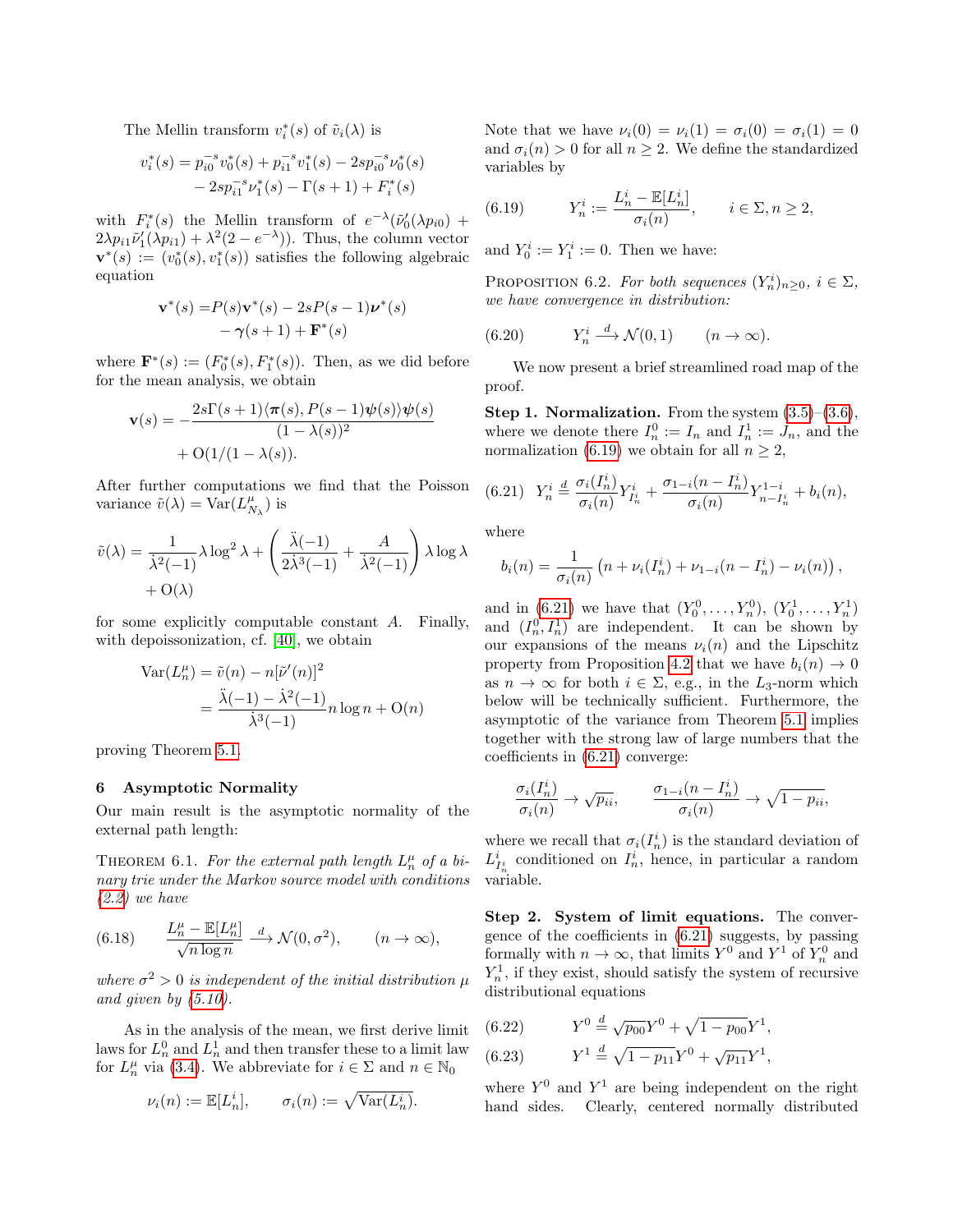$Y^0$  and  $Y^1$  with identical variances solve the system  $(6.22)$ – $(6.23)$ . The task now is to show that  $Y_n^0$  and  $Y_n^1$  converge in distribution towards these solutions  $Y^0$ and  $Y^1$  respectively.

Step 3. The operator of distributions. Our approach is based on the system  $(6.22)$ – $(6.23)$  of limit equations together with an associated contracting operator (map) on the space of probability distributions as follows: We denote by  $\mathcal{M}_s(0,1)$  the space of all probability distributions on the real line with mean 0, variance 1 and finite absolute moment of order s. Later  $2 < s \leq 3$  will be an appropriate choice for us. With the abbreviation  $\mathcal{M}^2 := \mathcal{M}_s(0,1) \times \mathcal{M}_s(0,1)$  we define the map

$$
T: \mathcal{M}^2 \to \mathcal{M}^2
$$
  
\n
$$
(\tau_0, \tau_1) \mapsto \left( \mathcal{L} \left( \sqrt{p_{00}} W^0 + \sqrt{1 - p_{00}} W^1 \right) , \mathcal{L} \left( \sqrt{1 - p_{11}} W^0 + \sqrt{p_{11}} W^1 \right) \right),
$$

where  $W^0$ ,  $W^1$  are independent with distributions  $\mathcal{L}(W^i) = \tau_i$  for both  $i \in \Sigma$ .

This allows a measure theoretic reformulation of solutions of  $(6.22)$ – $(6.23)$  that is convenient subsequently: Random variables  $(Y^0, Y^1)$  solve the system  $(6.22)$ – $(6.23)$  if and only if their pair of distributions  $(\mathcal{L}(Y^0), \mathcal{L}(Y^1))$  is a fixed point of T. Hence the identification of fixed-points and domains of attraction of such fixed-points plays an important role in the asymptotic behavior of our sequences  $(Y_n^0)_{n\geq 0}$  and  $(Y_n^1)_{n\geq 0}$  and is a core part of our proof.

Step 4. The Zolotarev metric. In accordance with the general idea of the contraction method we will endow the space  $\mathcal{M}^2$  with a complete metric such that T becomes a contraction with respect to this metric. The issue of fixed-points is then reduced to the application of Banach's fixed-point theorem.

As building block we use the Zolotarev metric on  $\mathcal{M}_s(0,1)$ . It has been studied in the context of the contraction method systematically in [\[29\]](#page-9-14). We only need the following properties, see Zolotarev [\[41,](#page-9-21) [42\]](#page-9-22): For distributions  $\mathcal{L}(X)$ ,  $\mathcal{L}(Y)$  on R the Zolotarev distance  $\zeta_s$ ,  $s > 0$ , is defined by

(6.24) 
$$
\zeta_s(X,Y) := \zeta_s(\mathcal{L}(X), \mathcal{L}(Y))
$$

$$
:= \sup_{f \in \mathcal{F}_s} |\mathbb{E}[f(X) - f(Y)]|
$$

where  $s = m + \alpha$  with  $0 < \alpha \leq 1$ ,  $m \in \mathbb{N}_0$ , and

$$
\mathcal{F}_s := \{ f \in C^m : ||f^{(m)}(x) - f^{(m)}(y)|| \le ||x - y||^{\alpha} \},\
$$

the space of  $m$  times continuously differentiable functions from  $\mathbb R$  to  $\mathbb R$  such that the *m*-th derivative is Hölder continuous of order  $\alpha$  with Hölder-constant 1. We have that  $\zeta_s(X, Y) < \infty$ , if all moments of orders  $1, \ldots, m$ of  $X$  and  $Y$  are equal and if the s-th absolute moments of  $X$  and  $Y$  are finite. Since later on only the case  $2 < s \leq 3$  is used, for finiteness of  $\zeta_s(X, Y)$  it is thus sufficient for these s that mean and variance of X and Y coincide and both have a finite absolute moment of order s. Convergence in  $\zeta_s$  implies weak convergence on R. Furthermore,  $\zeta_s$  is  $(s,+)$  ideal, i.e., we have

$$
\zeta_s(X+Z,Y+Z) \le \zeta_s(X,Y),
$$
  

$$
\zeta_s(cX,cY) = c^s \zeta_s(X,Y)
$$

for all Z being independent of  $(X, Y)$  and all  $c > 0$ .

Now, to measure distances on the product space  $\mathcal{M}^2$  we define for  $(\tau_0, \tau_1), (\varrho_0, \varrho_1) \in \mathcal{M}^2$  the distance

$$
\zeta_s^{\vee}((\tau_0,\tau_1),(\varrho_0,\varrho_1)):=\zeta_s(\tau_0,\varrho_0)\vee\zeta_s(\tau_1,\varrho_1).
$$

Here and later on, we use the symbols  $\vee$  and  $\wedge$  for max and min respectivly.

Step 5. The contraction property. We directly obtain that T is a contraction in  $\zeta_s^{\vee}$  from the property that  $\zeta_s$  is  $(s, +)$  ideal: Denoting the components of T by  $T_0$  and  $T_1$  we have

$$
\begin{aligned} &\zeta_s(T_0(\tau_0,\tau_1),T_0(\varrho_0,\varrho_1)) \\ &\le p_{00}^{s/2}\zeta_s(\tau_0,\varrho_0) + (1-p_{00})^{s/2}\zeta_s(\tau_1,\varrho_1) \\ &\le \left(p_{00}^{s/2} + (1-p_{00})^{s/2}\right)\zeta_s^{\vee}((\tau_0,\tau_1),(\varrho_0,\varrho_1)), \end{aligned}
$$

and similary

$$
\begin{aligned} &\zeta_s(T_1(\tau_0,\tau_1),T_1(\varrho_0,\varrho_1)) \\ &\leq (1-p_{11})^{s/2} \zeta_s(\tau_0,\varrho_0) + p_{11}^{s/2} \zeta_s(\tau_1,\varrho_1) \\ &\leq \left( (1-p_{11})^{s/2} + p_{11}^{s/2} \right) \zeta_s^{\vee}((\tau_0,\tau_1),(\varrho_0,\varrho_1)). \end{aligned}
$$

Hence together with  $\xi := \max_{i \in \Sigma} (p_{ii}^{s/2} + (1 - p_{ii})^{s/2})$  we obtain that

<span id="page-6-0"></span>
$$
(6.25) \zeta_s^{\vee}(T(\tau_0, \tau_1), T(\varrho_0, \varrho_1)) \leq \xi \zeta_s^{\vee}((\tau_0, \tau_1), (\varrho_0, \varrho_1)).
$$

Since  $p_{ii} \in (0,1)$  by assumption  $(2.2)$  we have  $\xi < 1$  for all  $s > 2$ . On the other hand, it is known that one only obtains finiteness of  $\zeta_s$  on  $\mathcal{M}_s(0,1)$  for  $s \leq 3$ , hence  $(6.25)$  is only meaningful for  $s \leq 3$ . Thus, altogether, our choice of s is  $2 < s \leq 3$ . For these s we obtain that T is a contraction in  $\zeta_s^{\vee}$ .

Step 6. Convergence of the  $Y_n^i$ . An intuition why contraction properties of the map  $T$  lead to convergence of the  $Y_n^i$  towards the unique fixed-point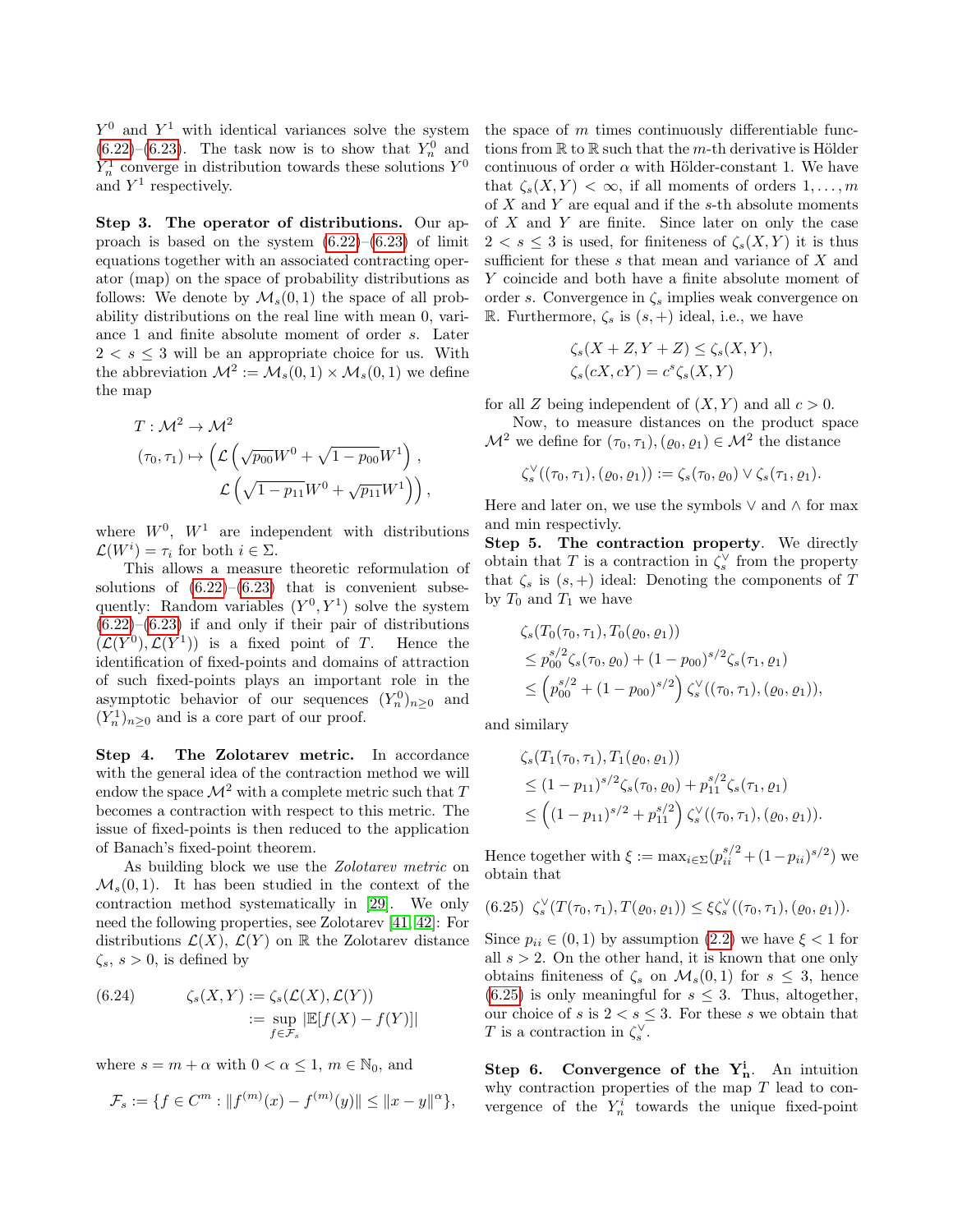$(\mathcal{N}(0,1), \mathcal{N}(0,1))$  of T in  $\mathcal{M}^2$  is as follows: The map T serves as a limit version of our recurrence system [\(6.21\)](#page-5-3). Since in this recurrence system we could replace the  $Y_{I_n^i}^i$  and  $Y_{n-I_n^i}^{1-i}$  on the right hand side by the recurrence [\(6.21\)](#page-5-3) itself, iterating these replacements leads approximatively to an iteration of the map T. However, by Banach's fixed-point theorem, the iteration of T applied to any starting point in  $\mathcal{M}^2$  converges to the unique fixed-point of T in the metric  $\zeta_s^{\vee}$ .

Hence, the problem of proving the convergence of the  $Y_n^i$  to the standard normal distribution (the fixedpoint) is reduced to the following technical task: Verify that not only the iterations of T itself convergence in the metric  $\zeta_s^{\vee}$  to the fixed-point, but also that the iterations of the approximations of  $T$  that make the recurrence of the  $Y_n^i$  convergence within  $\zeta_s^{\vee}$ .

Once this is settled, we use that convergence in  $\zeta_s$  is strong enough to imply weak convergence and  $(N(0, 1), N(0, 1))$  is the unique fixed point of T. This finally yields Proposition [6.2.](#page-5-6) A detailed proof is given in the full paper version of this extended abstract.

Step 7. Transfer to arbitrary initial distributions. Finally, we prove Theorem [6.1.](#page-5-0) For this, we have to transfer the convergence of the  $Y_n^i$  from Propo-sition [6.2](#page-5-6) to the convergence of the normalization of  $L_n^{\mu}$ via [\(3.4\)](#page-2-0). Recall that in (3.4), the  $K_n$  is a binomial  $B(n, \mu_0)$  distributed random variable. We write

$$
\frac{L_n^{\mu} - \mathbb{E}[L_n^{\mu}]}{\sqrt{n \log n}} = \frac{L_n^{\mu} - \nu_0(K_n) - \nu_1(n - K_n)}{\sqrt{n \log n}} + \frac{\nu_0(K_n) + \nu_1(n - K_n) - \mathbb{E}[L_n^{\mu}]}{\sqrt{n \log n}}.
$$

By the Lemma of Slutsky, see, e.g. [\[1,](#page-8-10) Theorem 3.1], it is sufficient to show, as  $n \to \infty$ ,

<span id="page-7-0"></span>(6.26) 
$$
\frac{L_n^{\mu} - \nu_0(K_n) - \nu_1(n - K_n)}{\sqrt{n \log n}} \xrightarrow{d} \mathcal{N}(0, \sigma^2)
$$

<span id="page-7-1"></span>(6.27) 
$$
\frac{\nu_0(K_n) + \nu_1(n - K_n) - \mathbb{E}[L_n^{\mu}]}{\sqrt{n \log n}} \stackrel{\mathbb{P}}{\longrightarrow} 0.
$$

For showing  $(6.26)$  note that by Proposition [6.2](#page-5-6)  $(L_n^i \mathbb{E}[L_n^i]/\sqrt{n \log n} \rightarrow \mathcal{N}(0, \sigma^2)$  in distribution for both  $i \in \Sigma$ . We set  $A_n := [\mu_0 n - n^{2/3}, \mu_0 n + n^{2/3}] \cap \mathbb{N}_0$ and  $A_n^c := \{0, \ldots, n\} \setminus A_n$ . Then by Chernoff's bound (or the central limit theorem) we have  $\mathbb{P}(K_n \in A_n) \to 1$ .

For all  $x \in \mathbb{R}$  we have with  $\kappa_{ni} := \mathbb{P}(K_n = j)$ 

$$
\mathbb{P}\left(\frac{L_n^{\mu} - \nu_0(K_n) - \nu_1(n - K_n)}{\sqrt{n \log n}} \le x\right)
$$
\n
$$
= \mathbb{P}\left(\frac{L_{K_n}^0 - \nu_0(K_n)}{\sqrt{n \log n}} + \frac{L_{n-K_n}^1 - \nu_1(n - K_n)}{\sqrt{n \log n}} \le x\right)
$$
\n
$$
= \sum_{j \in A_n} \kappa_{nj} \mathbb{P}\left(\frac{L_j^0 - \nu_0(j)}{\sqrt{n \log n}} + \frac{L_{n-j}^1 - \nu_1(n - j)}{\sqrt{n \log n}} \le x\right)
$$
\n
$$
+ o(1).
$$

For  $j \in A_n$  we have  $\sqrt{j \log j}/\sqrt{n \log n} \to \sqrt{\mu_0}$  and  $\sqrt{(n-j)\log(n-j)}/\sqrt{n\log n} \rightarrow \sqrt{1-\mu_0}$ . Hence, we have  $(L_j^0 - \nu_0(j))/\sqrt{n \log n} \to \mathcal{N}(0, \mu_0 \sigma^2)$  and  $(L_{n-j}^1 \nu_1(n-j)/\sqrt{n \log n} \to \mathcal{N}(0, (1-\mu_0)\sigma^2)$  in distribution and the two summands are independent. Together, denoting by  $N_{0,\sigma^2}$  an  $\mathcal{N}(0,\sigma^2)$  distributed random variable we obtain

$$
\mathbb{P}\left(\frac{L_n^{\mu} - \nu_0(K_n) - \nu_1(n - K_n)}{\sqrt{n \log n}} \leq x\right)
$$
  
=  $o(1) + \sum_{j \in A_n} \kappa_{nj}(\mathbb{P}(N_{0,\sigma^2} \leq x) + o(1))$   
 $\to \mathbb{P}(N_{0,\sigma^2} \leq x),$ 

where the latter convergence is justified by dominated convergence. This shows [\(6.26\)](#page-7-0).

To establish the convergence in probability in [\(6.27\)](#page-7-1) note that [\(3.4\)](#page-2-0) implies

$$
\mathbb{E}[L_n^{\mu}] = \mathbb{E}[\nu_0(K_n)] + \mathbb{E}[\nu_1(n - K_n)].
$$

Hence, with the notation [\(4.7\)](#page-3-6) and  $g(x) := x \log x$  for  $x \in [0, 1]$  and  $\|\cdot\|_1$  denoting the L<sub>1</sub>-norm we have

$$
\frac{1}{\sqrt{n \log n}} ||\nu_0(K_n) + \nu_1(n - K_n) - \mathbb{E}[L_n^{\mu}]]_1
$$
\n
$$
= \frac{1}{\sqrt{n \log n}} ||\nu_0(K_n) - \mathbb{E}[\nu_0(K_n)]
$$
\n
$$
+ \nu_1(n - K_n) - \mathbb{E}[\nu_1(n - K_n)]||_1
$$
\n
$$
\leq \frac{1}{H\sqrt{n \log n}} ||g(K_n) - \mathbb{E}[g(K_n)]
$$
\n
$$
+ g(n - K_n) - \mathbb{E}[g(n - K_n)]||_1
$$
\n
$$
+ \frac{1}{\sqrt{n \log n}} ||f_0(K_n) - \mathbb{E}[f_0(K_n)]||_1
$$
\n
$$
+ \frac{1}{\sqrt{n \log n}} ||f_1(n - K_n) - \mathbb{E}[f_1(n - K_n)]||_1.
$$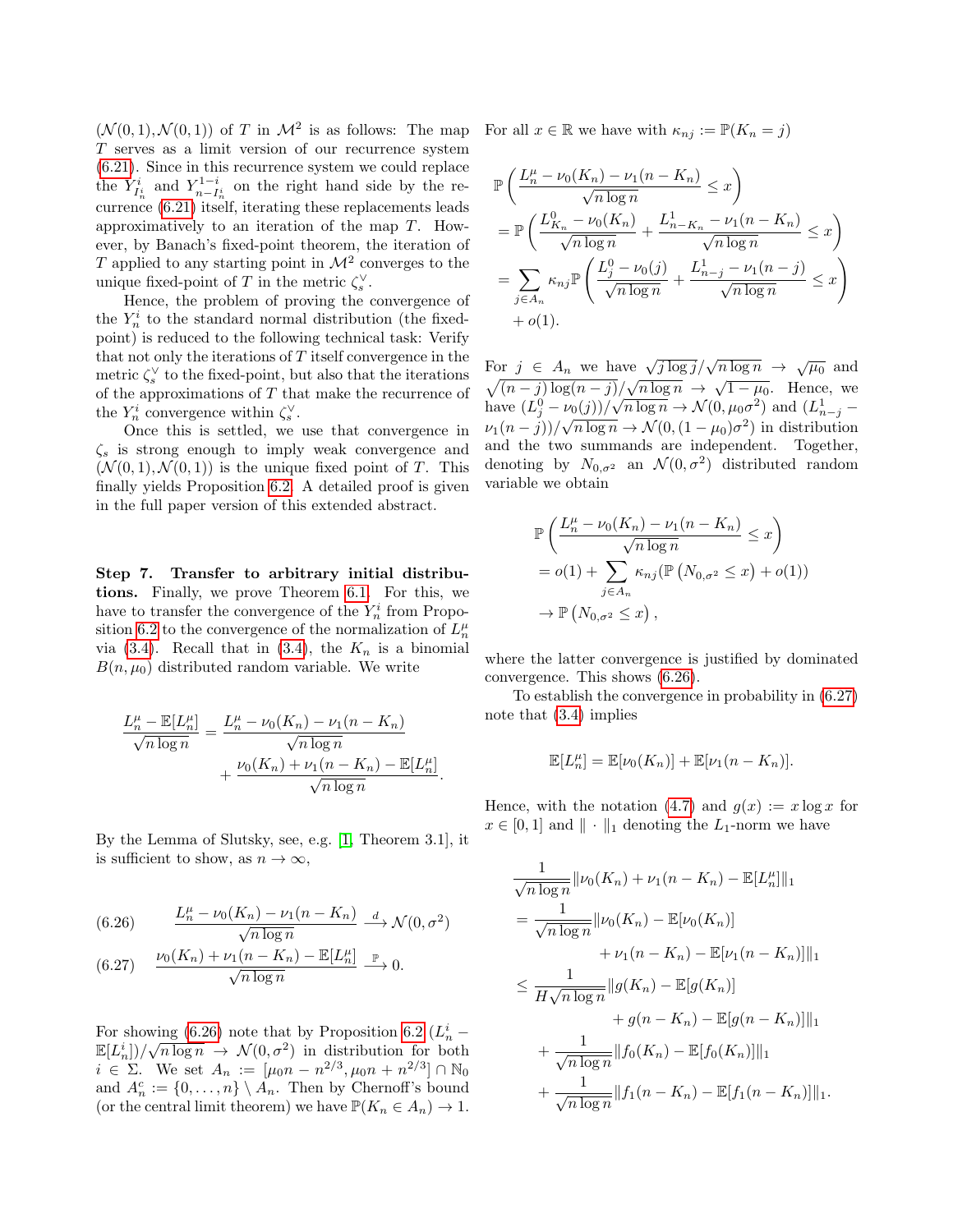With the concentration of the binomial distribution we obtain

$$
||g(K_n) - \mathbb{E}[g(K_n)] + g(n - K_n) - \mathbb{E}[g(n - K_n)]||_1
$$
  
=  $n ||g\left(\frac{K_n}{n}\right) - \mathbb{E}\left[g\left(\frac{K_n}{n}\right)\right]$   
+ $g\left(\frac{n - K_n}{n}\right) - \mathbb{E}\left[g\left(\frac{n - K_n}{n}\right)\right]||_1$   
=  $O(n^{1/2}).$ 

The terms  $|| f_0(K_n) - \mathbb{E}[f_0(K_n)]||_1$  and  $|| f_1(n - K_n) \mathbb{E}[f_1(n-K_n)]||_1$  are also of the order  $O(n^{1/2})$  by a selfcentering argument. Altogether we have

$$
\frac{\|\nu_0(K_n)+\nu_1(n-K_n)-\mathbb{E}[L_n^{\mu}]\|_1}{\sqrt{n\log n}}=O\left(\frac{1}{\sqrt{\log n}}\right),\,
$$

which, by Markov's inequality, implies  $(6.27)$  as follows: For any  $\varepsilon > 0$  we have

$$
\mathbb{P}\left(\left|\frac{\nu_0(K_n) + \nu_1(n - K_n) - \mathbb{E}[L_n^{\mu}]}{\sqrt{n \log n}}\right| > \varepsilon\right)
$$
  
\n
$$
\leq \frac{1}{\varepsilon} \mathbb{E}\left[\left|\frac{\nu_0(K_n) + \nu_1(n - K_n) - \mathbb{E}[L_n^{\mu}]}{\sqrt{n \log n}}\right|\right]
$$
  
\n
$$
= \frac{1}{\varepsilon \sqrt{n \log n}} ||\nu_0(K_n) + \nu_1(n - K_n) - \mathbb{E}[L_n^{\mu}]]||_1
$$
  
\n
$$
\to 0.
$$

## <span id="page-8-9"></span>7 Comparison with a multivariate approach

We propose the use of systems of univariate recurrences in this extended abstract. Note however, that known limit theorems from the contraction method for multivariate recurrences can as well be applied to the bivariate random variable  $Y_n := (Y_n^0, Y_n^1)$ . (Technically easiest is to keep the components  $Y_n^0$  and  $Y_n^1$  independent by working with independent  $I_n^0$  and  $I_n^1$ .) Applying such an approach as developed in [\[29\]](#page-9-14), the system  $(6.22)$ – $(6.23)$  is now replaced by the bivariate recursive distributional equation

<span id="page-8-11"></span>(7.28) 
$$
Y \stackrel{d}{=} A_1 Y + A_2 \widehat{Y},
$$

where Y and  $\hat{Y}$  are independent and identically distributed bivariate random variables and the matrices  $A_1, A_2$  are give by

$$
A_1 := \begin{bmatrix} \sqrt{p_{00}} & 0 \\ 0 & \sqrt{p_{11}} \end{bmatrix},
$$
  

$$
A_2 := \begin{bmatrix} 0 & \sqrt{1 - p_{00}} \\ \sqrt{1 - p_{11}} & 0 \end{bmatrix}.
$$

Any centered bivariate normal distribution solves the latter fixed-point equation [\(7.28\)](#page-8-11). In particular Theorem 4.1 in [\[29\]](#page-9-14) covers the arising bivariate recurrence,

cf. also condition (38) in [\[29\]](#page-9-14), which is satisfied for  $A_1$ ,  $A_2$  in  $(7.28)$ 

However, for applying the contraction method in such a multivariate form, an underlying contraction is only implied for, see condition (25) in [\[29\]](#page-9-14),

$$
||A_1||_{\text{op}}^3 + ||A_2||_{\text{op}}^3 < 1,
$$

where  $\|\cdot\|_{\text{op}}$ , here, is identical to the spectral radius of the matrix. This imposes the additional condition

<span id="page-8-12"></span>
$$
(7.29) \qquad (p_{00} \lor p_{11})^{3/2} + (1 - p_{00} \land p_{11})^{3/2} < 1
$$

to come up with a result similar to our Theorem [6.1.](#page-5-0)

Our new approach based on systems of univariate recursive equations given above does not require any further condition such as [\(7.29\)](#page-8-12).

## References

- <span id="page-8-10"></span>[1] Billingsley, P. (1999) Convergence of probability measures. Second edition. Wiley Series in Probability and Statistics: Probability and Statistics. A Wiley-Interscience Publication. John Wiley & Sons, Inc., New York.
- <span id="page-8-0"></span>[2] Clément, J., Flajolet, P. and Vallée, B.  $(2001)$  Dynamical sources in information theory: a general analysis of trie structures. Average-case analysis of algorithms (Princeton, NJ, 1998). Algorithmica 29, 307–369.
- <span id="page-8-6"></span>[3] Vallée, B., Clément, J., Fill, J.A. and Flajolet, P. (2009) The number of symbol comparisons in Quick-Sort and QuickSelect. Automata, languages and programming. Part I, 750–763, Lecture Notes in Comput. Sci., 5555, Springer, Berlin.
- [4] de la Briandais, R. (1959) File searching using variable length keys, in Proceedings of the AFIPS Spring Joint Computer Conference. AFIPS Press, Reston, Va., 295- 298.
- <span id="page-8-1"></span>[5] Devroye, L. (1982) A note on the average depth of tries. Computing 28, 367–371.
- <span id="page-8-2"></span>[6] Devroye, L. (1984) A probabilistic analysis of the height of tries and of the complexity of triesort. Acta Informatica 21, 229–237.
- <span id="page-8-3"></span>[7] Devroye, L. (1992) A study of trie-like structures under the density model. Ann. Appl. Probab. 2, 402–434.
- <span id="page-8-4"></span>[8] Devroye, L. (2002) Laws of large numbers and tail inequalities for random tries and Patricia trees. J. Comput. Appl. Math. 142, 27–37.
- <span id="page-8-5"></span>[9] Devroye, L. (2005) Universal asymptotics for random tries and Patricia trees. Algorithmica 42, 11–29.
- <span id="page-8-8"></span>[10] Drmota, M., Janson, S. and Neininger, R. (2008) A functional limit theorem for the profile of search trees. Ann. Appl. Probab. 18, 288–333.
- <span id="page-8-7"></span>[11] Fill, J.A. and Kapur, N. (2004) The Space Requirement of m-ary Search Trees: Distributional Asymptotics for  $m \geq 27$ . Invited paper, Proceedings of the 7<sup>th</sup> Iranian Statistical Conference, 2004. Available via [http://](http://www.ams.jhu.edu/~fill/papers/periodic.pdf) [www.ams.jhu.edu/~fill/papers/periodic.pdf](http://www.ams.jhu.edu/~fill/papers/periodic.pdf)